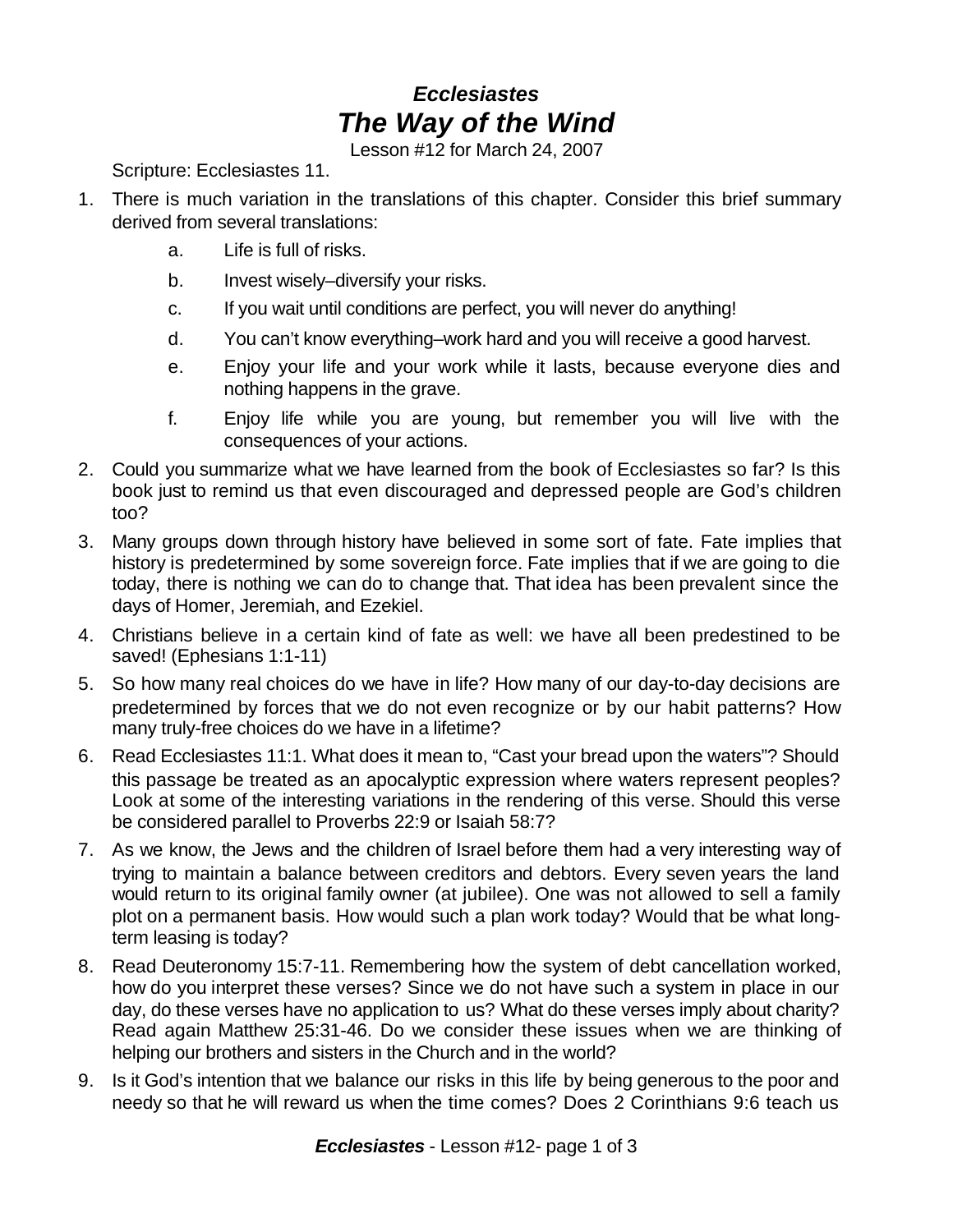anything about charity? Is anything in Ecclesiastes 11 really about charity?

- 10. Read Ecclesiastes 11:3,4. Is the point of these verses that we should just accept our fate?
- 11. How should we relate to things in this life which we cannot control or even things which we do not have any choice about?
- 12. When severe weather, earthquakes, war, hurricanes, typhoons, or twisters hit, should we automatically assume that they are sent by God?
- 13. Does Ecclesiastes 11 tell us anything about the uselessness of worrying? If we have sufficient trust in God, can we stop worrying? Are you willing to place your life in God's hands? If you knew for sure that it was God's plan for you to die now, arise at the second coming, and then go to heaven, how would you feel? Would you feel a certain amount of rebellion? Resignation? Relief?
- 14. Consider what you know about evolution. Is evolution a completely chaotic, chance system? Is there any fate involved in that system? Do you feel better knowing that a sovereign, majestic, omniscient God made everything? Does it bother you, as it seemed to bother Solomon, that you cannot understand every aspect of everything?
- 15. What do you think God was implying when he said, "My ways are not your ways"? (Isaiah 55:7,8) Read Ecclesiastes 11: 6-8. What is God trying to teach us through contrasting light and darkness? Light is a very commonly-used symbol in scripture. (Isaiah 5:20; Luke 11:34; Acts 26:18; Romans 13:12; Ephesians 5:8;1 Thessalonians 5:5; 1 Peter 2:9; 1 John 1:5) Was Solomon trying to tell us that there is nothing at all to look forward to? Or was he trying to tell us to enjoy our lives here and now because we do not know what is coming?
- 16. God's blessings today are certainly no guarantee for tomorrow. We live in a time when God seems to be withdrawing his spirit from this earth. What does that imply about the future of our country, our world, the world's economics, our retirement plans, our homes, our safety, our money, even our lives?
- 17. How should we react when we find ourselves either blessed or cursed by circumstances which seem to be beyond our control?
- 18. How close do you think the operations of heaven are to us in our lives here and now? Have you ever believed that you had just experienced the direct intervention of one of God's angel-messengers in your life?
- 19. To what forces do we look to try to help us decide whether it is a good time or not a good time to do something?
- 20. Have you ever tried to discuss "the afterlife" with an evolutionist, an atheist, or an agnostic?
- 21. Read Ecclesiastes 11:6. Was Solomon saying, "Don't be lazy. Get up and do what needs to be done today"? (*AdultSabbath School Teachers Guide*, page 145) Because we do not know exactly what is going to happen next, is that a reasonable excuse for not doing our best now? Success does not come by accident. Great progress is made in this world and toward the goals for the world to come by applying oneself diligently.
- 22. Troubles may arise. Accidents may occur. But we cannot let that prevent us from doing our best. Do we ever allow the situation to prevent us from moving forward? If we are prevented from moving forward in the relative peace and calm in which we live today, what will happen when times get much worse?
- 23. Read Ecclesiastes 11:9,10. Does God intend for us to be happy even here and now?